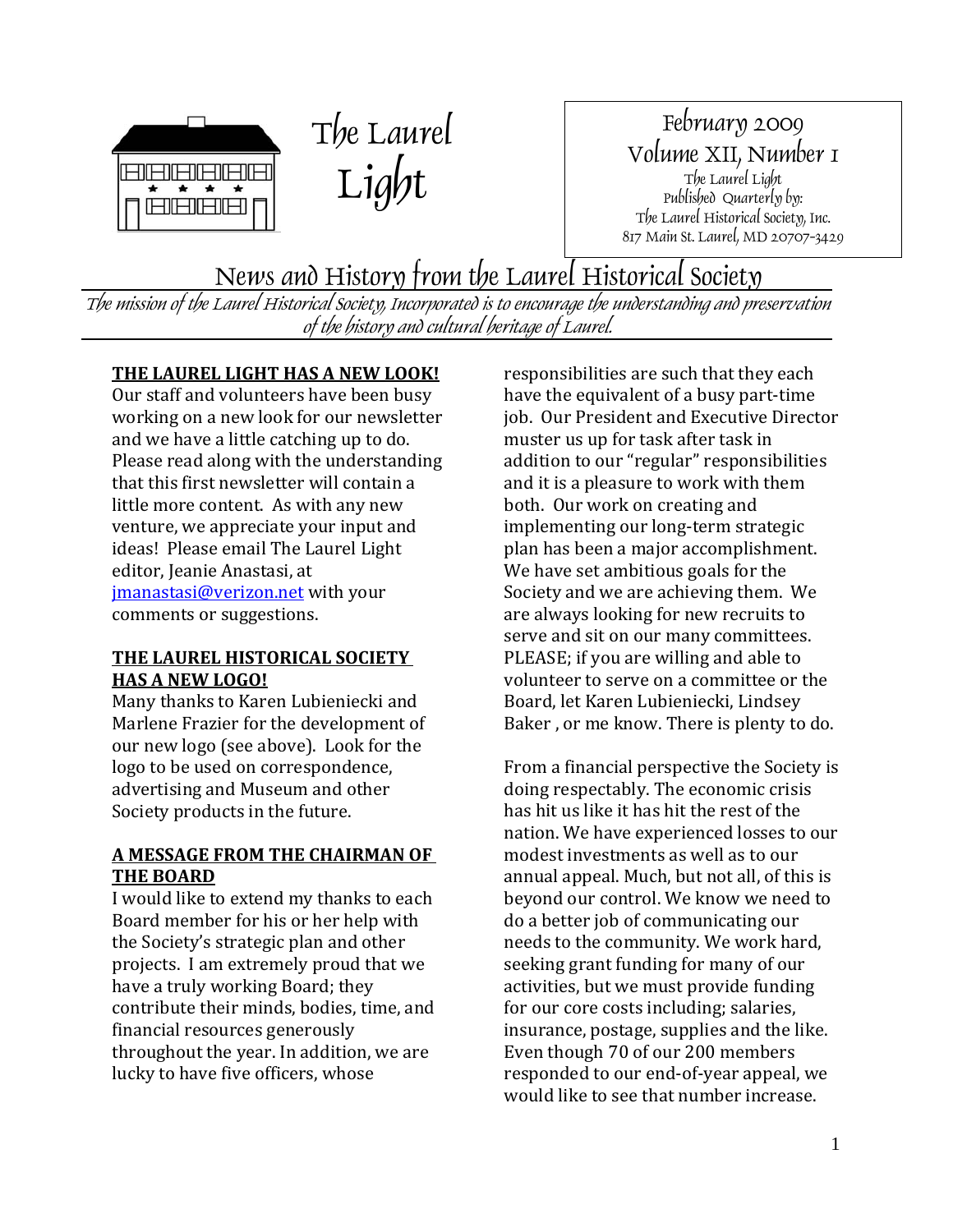Even a modest contribution is a great help in meeting our core needs. Board members contributed more than 80% of the total annual appeal. All contributions, given generously and according to your own circumstances, are greatly appreciated. We are most grateful for the hundreds of hours that our volunteers put in each year, but please remember that we need financial resources too.

Finally, we owe our continued appreciation to the City of Laurel, the Mayor and City Council, and the many City staffers (especially the Department of Parks and Recreation) for all they do for the Society.

James B. McCeney, Chairman of the Board and Treasurer

## **A MESSAGE FROM THE PRESIDENT**

It's been a busy period for the Laurel Historical Society as our new Executive Director Lindsey Baker has been hard at work – and working all of us hard (a good thing!). Per the Society's Strategic Plan, Lindsey is the first person whose responsibilities span both the Laurel Historical Society and the Laurel Museum. She's not only been delving into her own job, but is working with interns, volunteers and others. As President, I can tell you she's made my job a LOT easier.

The results of this new organizational structure have been wonderful. For example, programs for adults have included; George McCeney singing folks songs, an "In our Backyard" tour to Hampton National Historic Site, and programs such as "Message or Myth: Quilts and the Underground Railroad," and "Eat It Here: A Taste of Laurel." The latter program was sponsored by Main Street Pharmacy and featured food from seven different Laurel businesses. A repeat event is already being planned for next November.

One of our major LHS goals has been to increase our involvement with children and area schools. Lindsey, working the Public Programming Chair Maggie Hubbard as well as teachers David Freeman and Julie Antonelli, have created educational resources and activities. The Society now has lesson plans on a variety of subjects, and resources for teachers and homeschoolers, as well as a special Educator's Corner on our website. Upcoming children's programs will be on March 22<sup>nd</sup> and April 9<sup>th</sup>.

The Society, working with Patuxent Publishing and in connection with our *Buy It Here: Laurel Advertises* exhibit sponsored an "Advertise Your Creativity" contest. Children submitted advertisements of the Laurel Museum. The winning advertisement, designed by Maddie Waters, ran in the Laurel Leader for several weeks.

In addition to these events, we also sponsored a Paper Raiser for Laurel Elementary School, and held our annual Holiday Open House. Special thanks to the Snow Hill Garden Club for their Poinsettia sale benefiting the Society, and to Vi Turli who single handedly sold dozens of our 2008 ornament, St. Phillips Episcopal Church.

This is a great time to be involved in the Society – whether you're interested in kids programs, in helping develop our history resources, aiding in research, or finding a welcoming place with energetic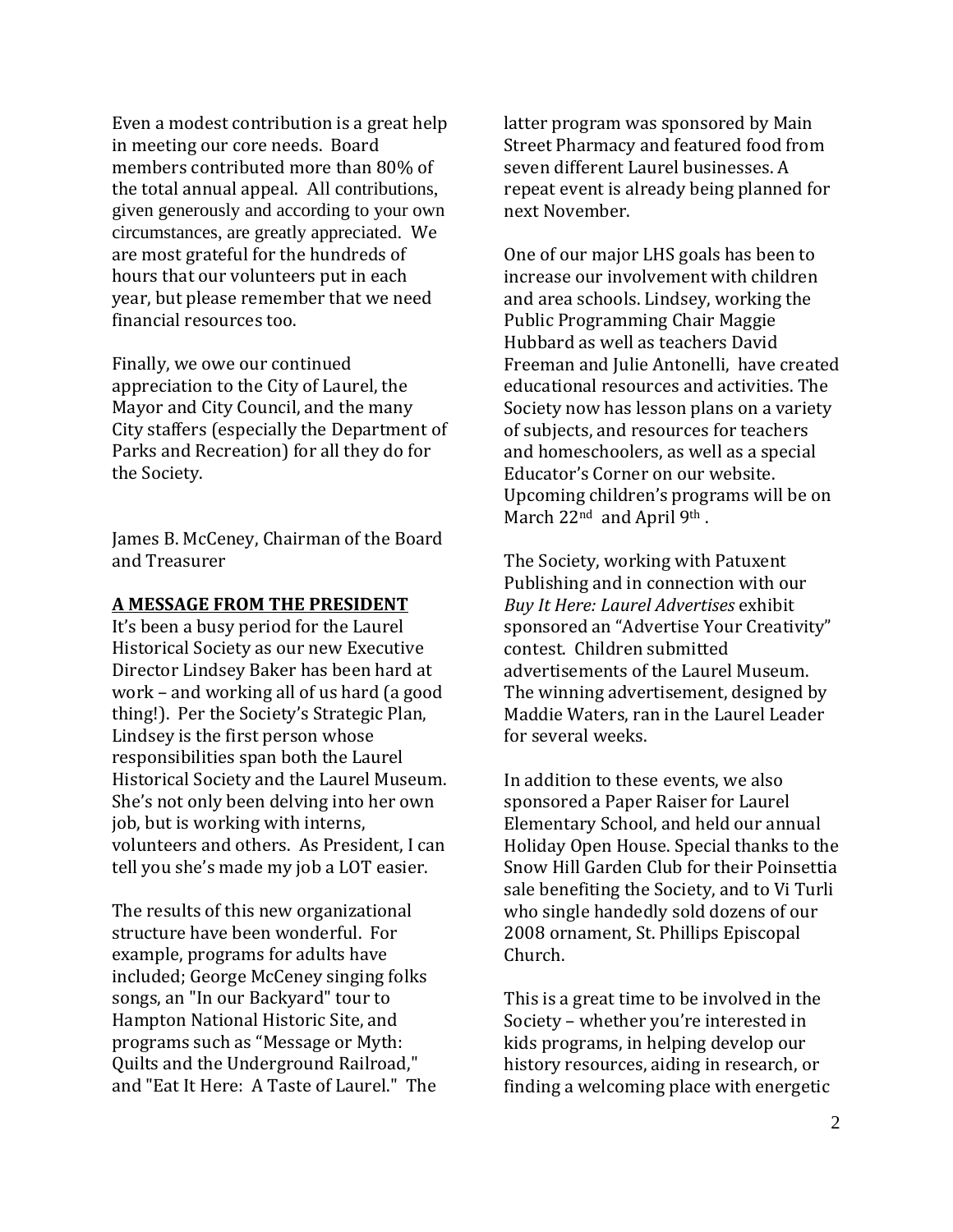people where you can volunteer a few hours of your time. I would be remiss if I didn't ask you to patronize the Museum Gift Shop for gifts and mementos. You can now buy 24/7 by going to our website and purchasing on line. Your purchases makes the recipient happy and also help us stay financially strong during these difficult times.

Karen Lubieniecki President

# **FOCUS ON PEOPLE**

Lindsey Baker, Executive Director



(Lindsey Baker on left with Maddie Waters and Karen Lubieniecki, President)

Interviewer (I): Tell me a little bit about yourself.

Lindsey (L): I'm from Delaware. I earned my undergraduate degree from Goucher College in Baltimore and my graduate degree from the University of Delaware. I have a twin sister and an older sister. I also have a dog named "Zinn".

I: What special skills and talents do you bring to your work as the Executive Director?

L: I hear I bring a certain level of energy! I listen to ideas and try to relate them to the Society's goals. I am good at working with individuals as well as groups. I also have skills related to the internet and social networking sites that can help to further the Society's goals.

I: What do you enjoy most about working for the Society?

L: I enjoy working with the network of volunteers who are willing and ready to do anything asked of them. I enjoy the variety of tasks I accomplish in any given day. I don't get bored!

I: What is your vision for the Society for the future?

L: I see the Society as an integral part of the community. I see us as recognized by the community as a place to go and learn and have fun. I see more people coming through the Museum doors in an effort to . spread the word about what we do

: How valuable are volunteers in I realizing your vision?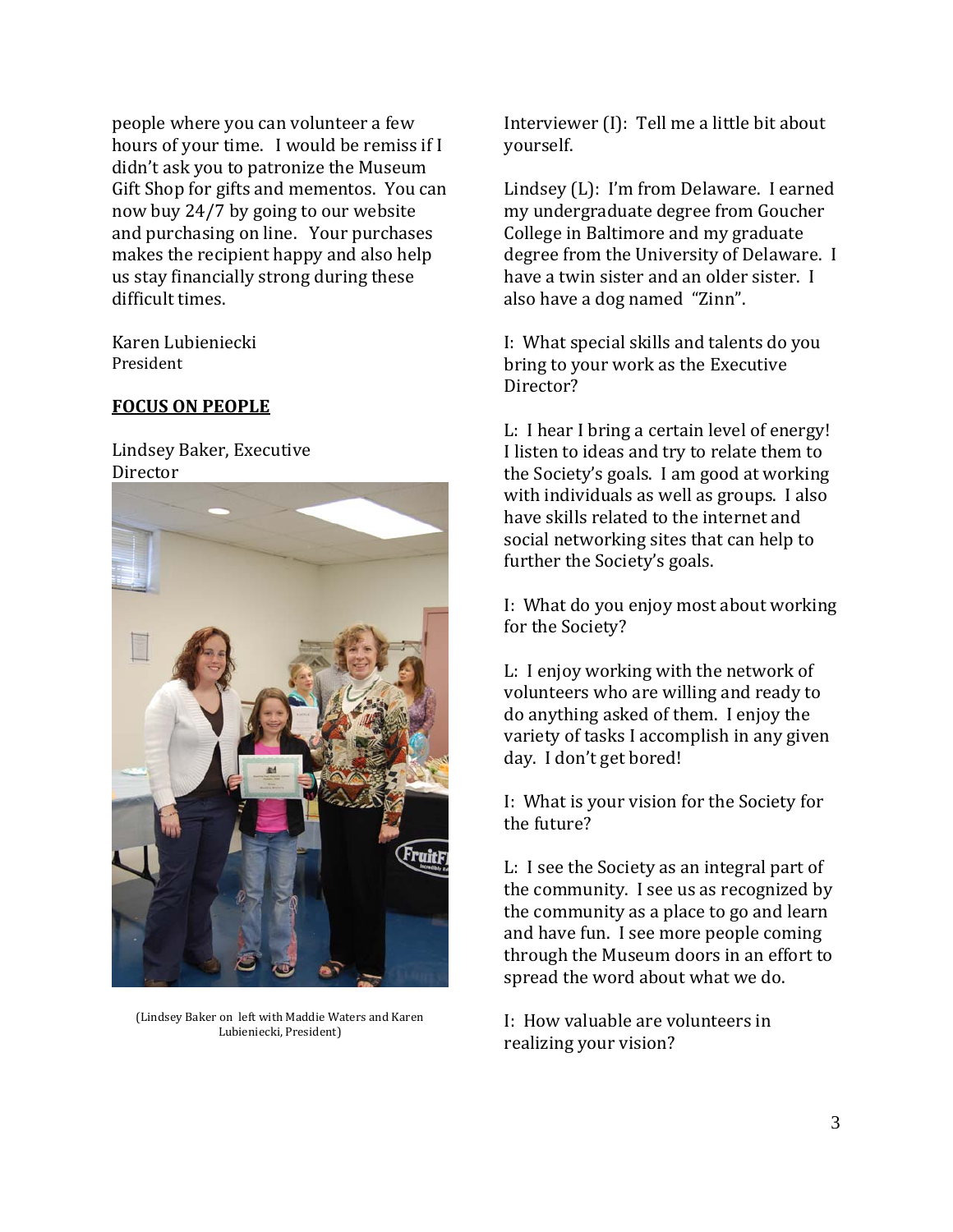L: Absolutely essential! Ninety nine percent of our daily activities depend upon volunteers. The Society would not be able to function without them.

I: What do you like to do in your spare time?

L: I play soccer, read, go to the movies and spend time with Zinn.

I: Is there anything else you would like to say?

L: Yes. Everyone has made me feel very welcome. I look forward to meeting more members at Society events.

# **MUSEUM NEWS**

The newest exhibit, *Shake, Rattle and Roll: Laurel in the 1950s,* opens Sunday February 8th. In 1950 the population of the City of Laurel numbered just over 4,000. During the 1950s changes in society shook basic beliefs and fears rattled the status quo. As Laurel rolled into the future its residents found their lives shifting in many ways. By 1960, Laurel's population doubled to over 8,000 and the social and commercial centers had shifted.

What happened to Laurel between 1950 and 1960? How did national trends affect Laurel? Why did the town change so drastically? Join us as we explore Laurel in the 1950s, a community in transition.

The museum is open Wednesday 10AM – 2PM, Friday 10AM – 2PM and Sunday 1PM – 4PM.

# **RESEARCH LIBRARY HAS EXPANDED HOURS**

Beginning in February, the Museum's Research Library will be open on Mondays from 10 AM -12PM. If you are interested in doing research or helping in the research library, please call the Museum.

## **WELCOME NEW SOCIETY MEMBERS**

Shelly Baker Joan Kim of Main Street Pharmacy Warren Baker Richard and Judith Long Mary Maestrelli John and Kelly Solis

# **VOLUNTEER NEWS**

We are pleased to announce Michael and Annette Nellums will be completing Smallwood, Jeri Witt, Michelle Ellison, training and replacing volunteers who recently resigned or reduced their volunteer hours due to changes in their job schedules, moving or health reasons. Although, our regular museum shifts are filled now, we still need volunteers for special events or projects, fill in during vacations or illnesses, and cover a shift when there are five Sundays, Wednesdays or Fridays in a month. We especially need volunteers we can call to help give tours when we have requests for group tours to children or special needs adults during . the week. Training is provided Contact Shari Pollard at shari.pollard@verizon.net or

301‐776‐5229 to discuss you r interests and volunteer opportunities.

# **VOLUNTEER OF THE YEAR**

Jim Frazier, our resident "computer‐geek" has been awarded this year's volunteer of the year award. In addition to a myriad of volunteer activities, Jim is regularly called upon to assist with computer related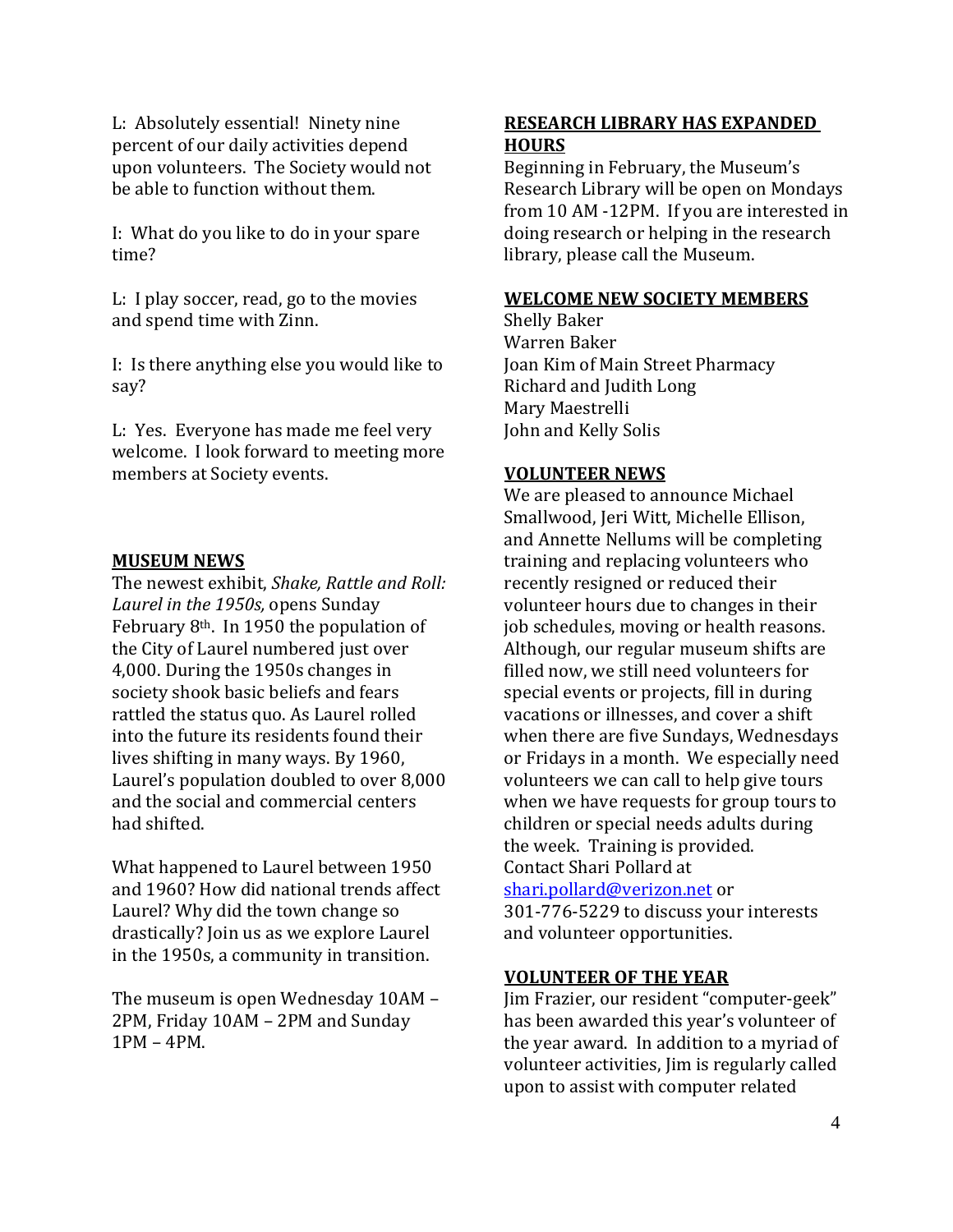questions and issues, using his expertise to benefit the Society. Thank you Jim!

Many thanks to the McCeneys for hosting this year's Volunteer Appreciation Party. The event is held annually for all Society volunteers. Come join us and volunteer!

# **PRINCE GEORGE'S COUNTY'S HISTORIC BUILDINGS WIN CRITICAL PRESERVATION GRANTS**

**UPPER MARLBORO, MD** ‐ Prince George's County Executive Jack Johnson announced today that \$500,000 in grants money has been approved to help restore 16 of the county's important historic buildings. One is here in Laurel, the prominent local landmark home, Oaklands, received a \$50,000 grant. Built in 1790, it was saved from demolition by its new owner and has undergone rehabilitation efforts since 2002

# **IMAGES FROM THE PAST**



Circa 1950

# **LAST YEAR'S GALA WRAPUP**

A good time was had by all who attended 2008 gala *"A Diamond Studded Evening"* on April 5, 2008. The evening was a delightful tribute to baseball in Laurel and Maryland. Many volunteers led by Gala Chairperson Jhanna Levin cleverly planned the event complete with baseball dancing to the Swing Band and the always memorabilia, themed decorations, popular Silent Auction. The Laurel Historical Society Inc., would like to gratefully acknowledge the following:

## GALA SPONSORS:

Glenn Feagin, Coldwell Ban ker Residential **Brokerage** Dave and Carol Cummings Laurel Park Gertrude Poe Schembari Family Dentistry UPS

# MUSEUM FAN CONTRIBUTORS:

Mr. and Mrs. John Brinton Dr. and Mrs. J. Richard Compton Ms. Julia Brown Mr. and Mrs. Harry Dingle Dingle Printing, Inc. Downs Law Firm, P.C. Mr. and Mrs. Finlay DoCarmo Joan Fitzgerald Mr. and Mrs. Edward Grimm Ms. Elinor Fong Ms. Marion Hoekstra Mr. Russell Jones The Legends Group Maryland's Herb Basket Mr. and Mrs. James McCeney Minuteman Press Ms. Anne Towne Ms. Lesley Zark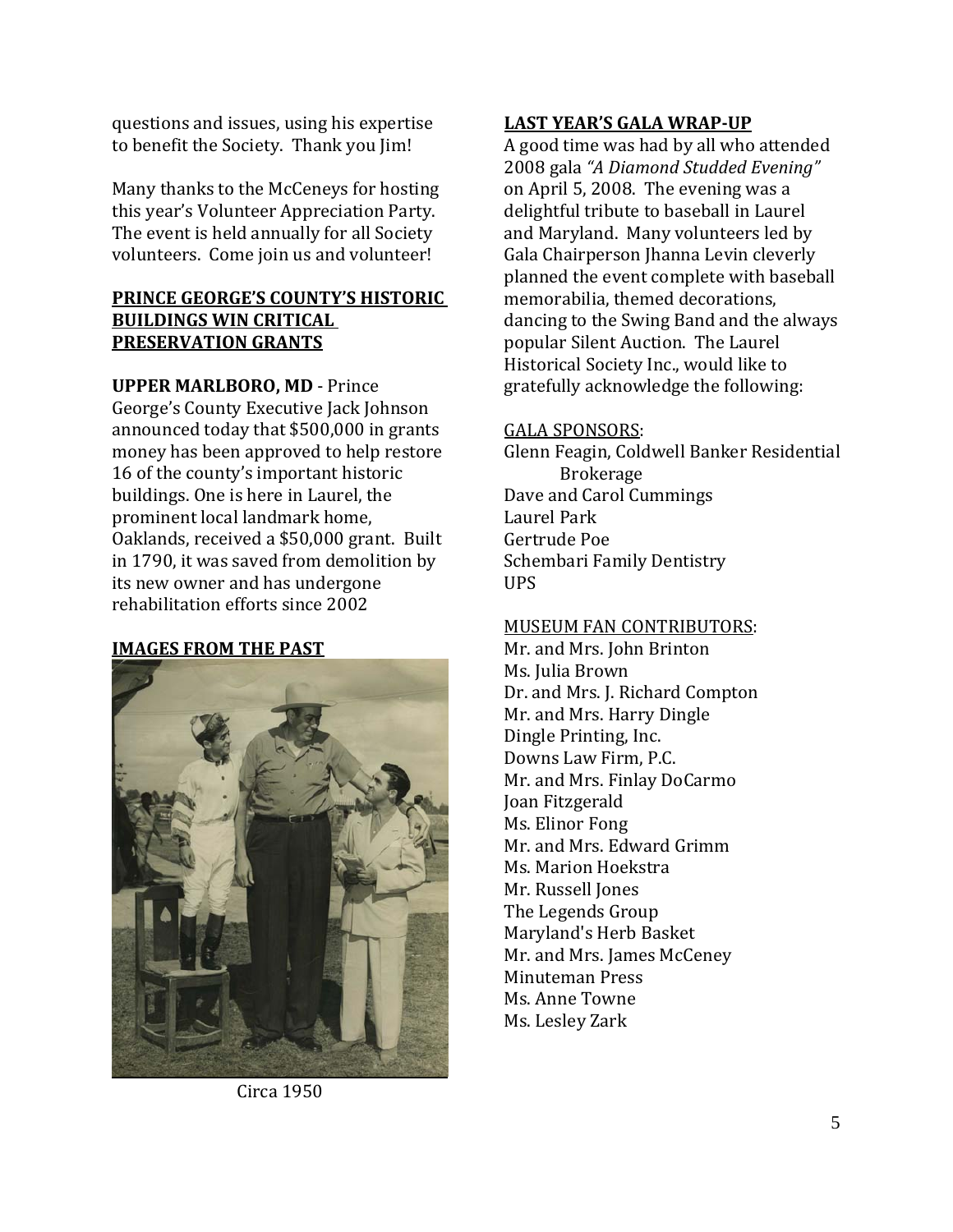## SILENT AUCTION CONTRIBUTORS:

Anonymous Baltimore & Ohio Railroad Museum Artemis Photo Studio Baltimore Symphony Orchestra Camelot Liquors Chesapeake Skating School Clarice Smith Performing Arts Center City of Laurel Cindy Clatterbuck Clif and Eileen Collins Corridor Wine and Spirits The Downs Law Firm The Elkridge Furtnace Inn Lawrence Eldridge Christopher Erdle Glenn and Barbara Feagin Jim and Marlene Frazier FONZ Lisa Losito Karen Lubieniecki Maryland Historical Society Bobbi McCeney Margie McCeney Carole Montesi Joan Hartman Moore Pepino's Italian Kitchen Simon Pearce Gertrude Poe Ram's Head Tavern Red, Hot and Blue Joe and Joan Robison Ken Skrivseth Sports Card Heroes Sterling Portraits, LLC Take It or Leave It Tangier Island Cruises Top of the World University of Maryland The Walters Art Museum The Western Maryland Scenic Railroad Cynthia Wood Woodland Horse Center

Friends of the Laurel Historical S ociety Fulton Station Jewelers Geppi's Entertainment Museum Giant Food Hagerstown Suns Havre de Grace Decoy Museum Susan Hayes Sharon Hipkins, L.A.C. Hey Red!, Inc. Historic Inns of Annapolis Doug Humphrey Inn at Henderson's Wharf Cecilia Jordan Michael W. Kauffman Laurel Curves The Laurel Museum Laurel Park Race Course Lincoln Park Studio: Dare Wenzler, artist Jhanna Levin Woodland Tack Shop

WHEW...thank you everyone!

## **UPDATE ON THE 2009 GALA**

This year's gala *"Moonlight over Laurel:* Saturday, April 4<sup>th</sup> in the Carriage room of *A 1950s Evening"* will be held on the Laurel Racetrack. Chairperson Jhanna Levin and her committee are hard at work on preparations. "We have many ways in which our members can help" and tables full of guests...please don't forget to invite says Jhanna. "We need sponsors, auction items your friends and family members." Ticket prices will remain the same as in previous years. For more information please call 301-725-2675.